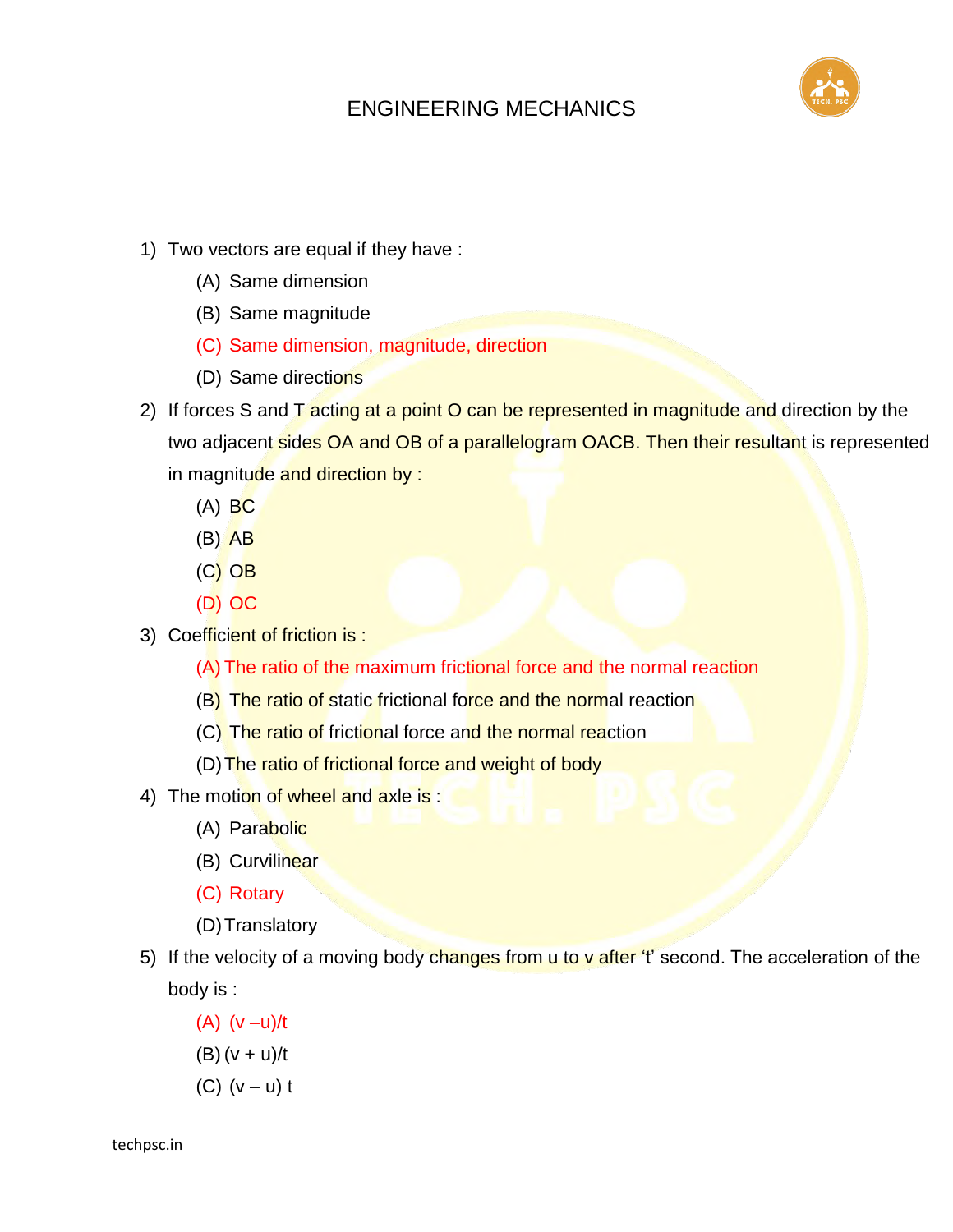

(D)  $(v - u)$  t2

- 6) If a body moves in such a way that it's equation of motion is S=  $t^3$  + 8t<sup>2</sup> -5.then the distance it will travel in one second is :
	- (A) 4
	- (B) 3
	- (C) 8
	- (D) 14
- 7) The forces whose line of action do not lie in the same plane are called :
	- (A) Non concurrent forces
	- (B) Co planar forces
	- (C) Concurrent forces
	- (D) Non co planar forces
- 8) Joule is the unit of :
	- (A) Force
	- (B) Work
	- (C) Energy
	- (D) Power
- 9) Moment of inertia of a triangular section about an axis passing through it's centre of gravity is
	- (A) B(h<sup>2</sup>)/12

:

- (B)  $B(h^2)/36$
- $(C)$  B(h<sup>3</sup>)/36
- $(D) B(h^3)/12$

10) When the number of forces acting on a particle is said to be in equilibrium, then

- (A) Their resultant force is not equal to zero
- (B) Their resultant force is equal to zero
- (C) Their equilibriant is not equal to the resultant
- (D) None of the above
- 11) A force P is acting at a distance I about a point A, the moment of force about a is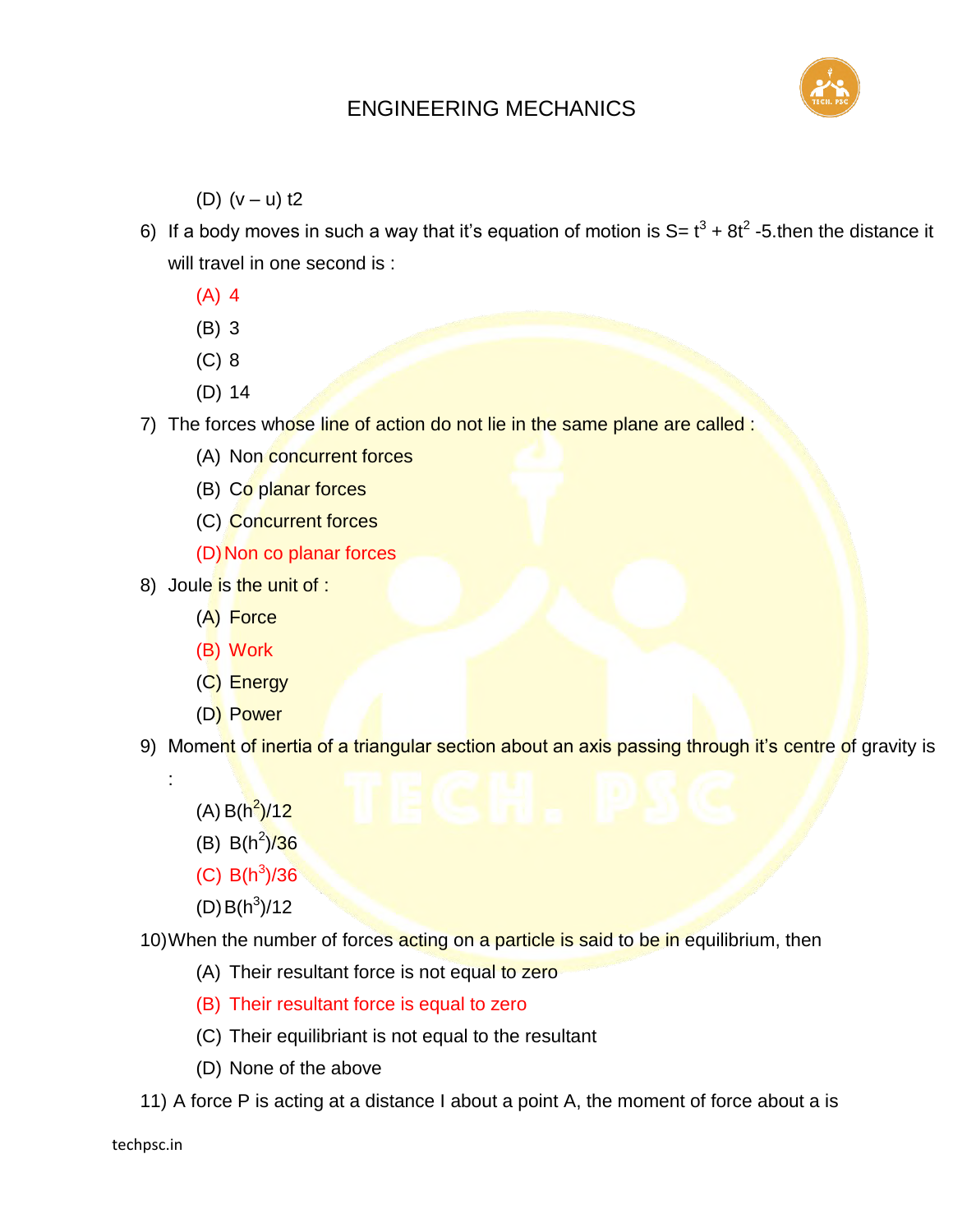

- (A)  $P \times I$
- (B) P/I
- (C)  $P \times L \times A$
- (D)  $P \times I/2$
- 12) The point through which the whole weight of that body acts is known as :
	- (A) Ortho centre of the body
	- (B) Circum centre of the body
	- (C) Centre of gravity of the body
	- (D) Centre of pressure of the body
- 13) The unit of force in C.G.S. system of units is called
	- (A) Dyne
	- (B) Newton
	- (C) Kg
	- (D) All the above
- 14) The ratio of the limiting friction and the normal reaction is called
	- (A) Static friction
	- (B) Coefficient of friction
	- (C) Limiting friction
	- (D) Angle of friction
- 15) If an object moving along a straight line covers equal distance in
	- (A) Rectilinear motion
	- (B) Uniform motion
	- (C) Simple harmonic motion
	- (D) Periodic time
- 16) In the classification of simple lever, when fulcrum is in between load and effort, it is classified

as

- (A) Class  $1<sup>st</sup>$  lever
- (B) Class  $2^{nd}$  lever
- (C) Class 3rd lever